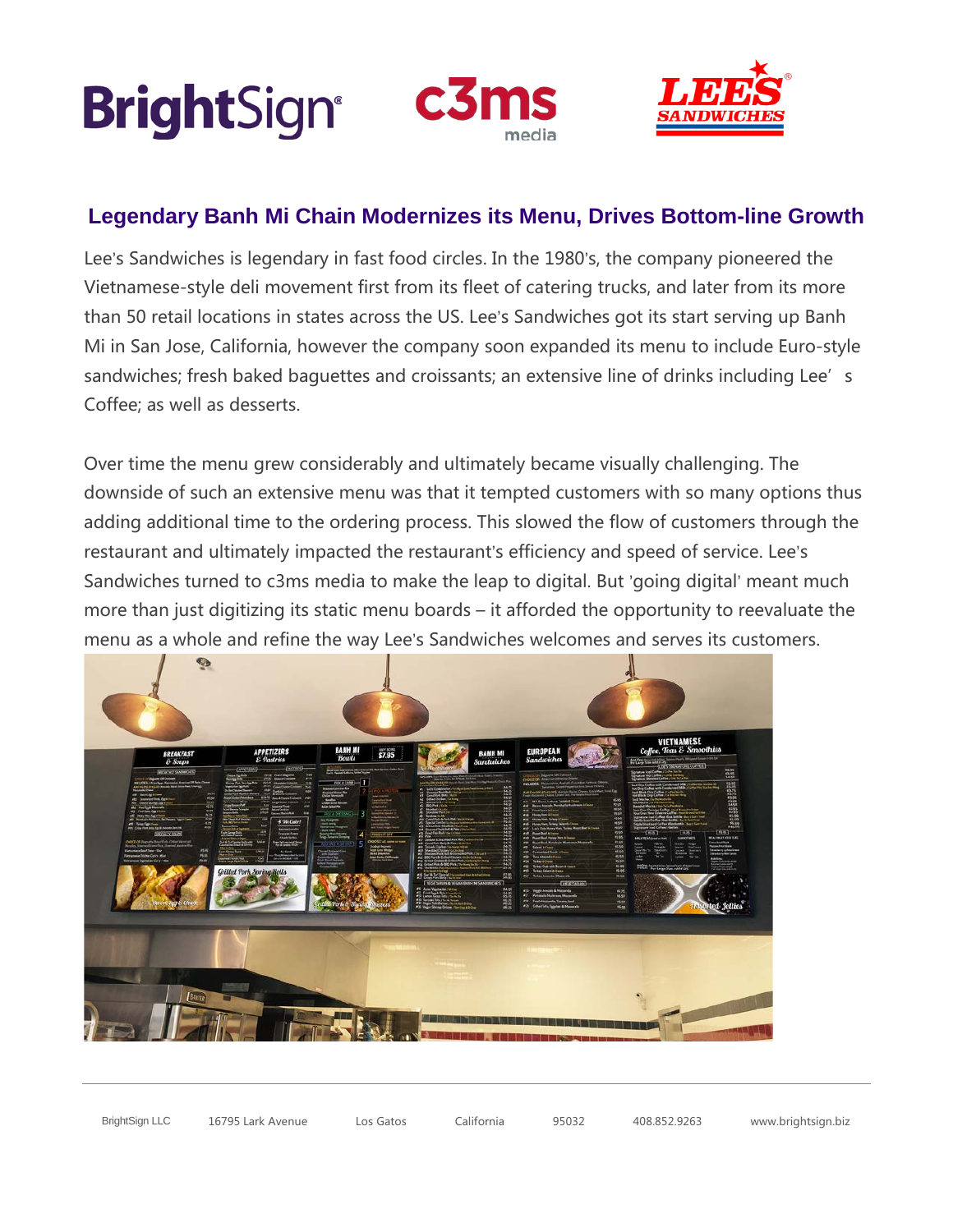# **BrightSign®**





Lee's Sandwiches chose to implement digital menu boards in one of its new concept locations in Dublin, California. After an extensive re-working and "visual simplification" of the menu, the Dublin location now serves customers more efficiently than before and plans are underway to roll-out digital menu boards in other locations.

## **Key Facts**

**Industry:** Dining **Location:** Dublin, CA **Integrator:** c3ms media **Project:** Lee's Sandwiches

### **Installation**

- Impressive six-screen menu board in portrait orientation
- One separate screen located near the queue, used to display various marketing materials and social media feeds
- Total of seven Philips BDL 4660EL 46-inch screens powered by BrightSign XD232 digital signage media players
- Content is managed and updated using BrightSign Network

### **Challenges**

- Extensive menu made it difficult for customers to decide, and made them slow to order
- Sought a more effective way to manage inventory, spoilage and grill space
- Needed the flexibility to display different menu items at different times of the day

### **The Solution**

- Digital menu board implementation forced Lee's Sandwiches to change the way they do business
- Updating menus provided the opportunity to eliminate poorly selling menu items, as well as items that negatively impacted efficiency and profitability
- Six screens are synchronized using dayparting to rotate between breakfast and afternoon menus